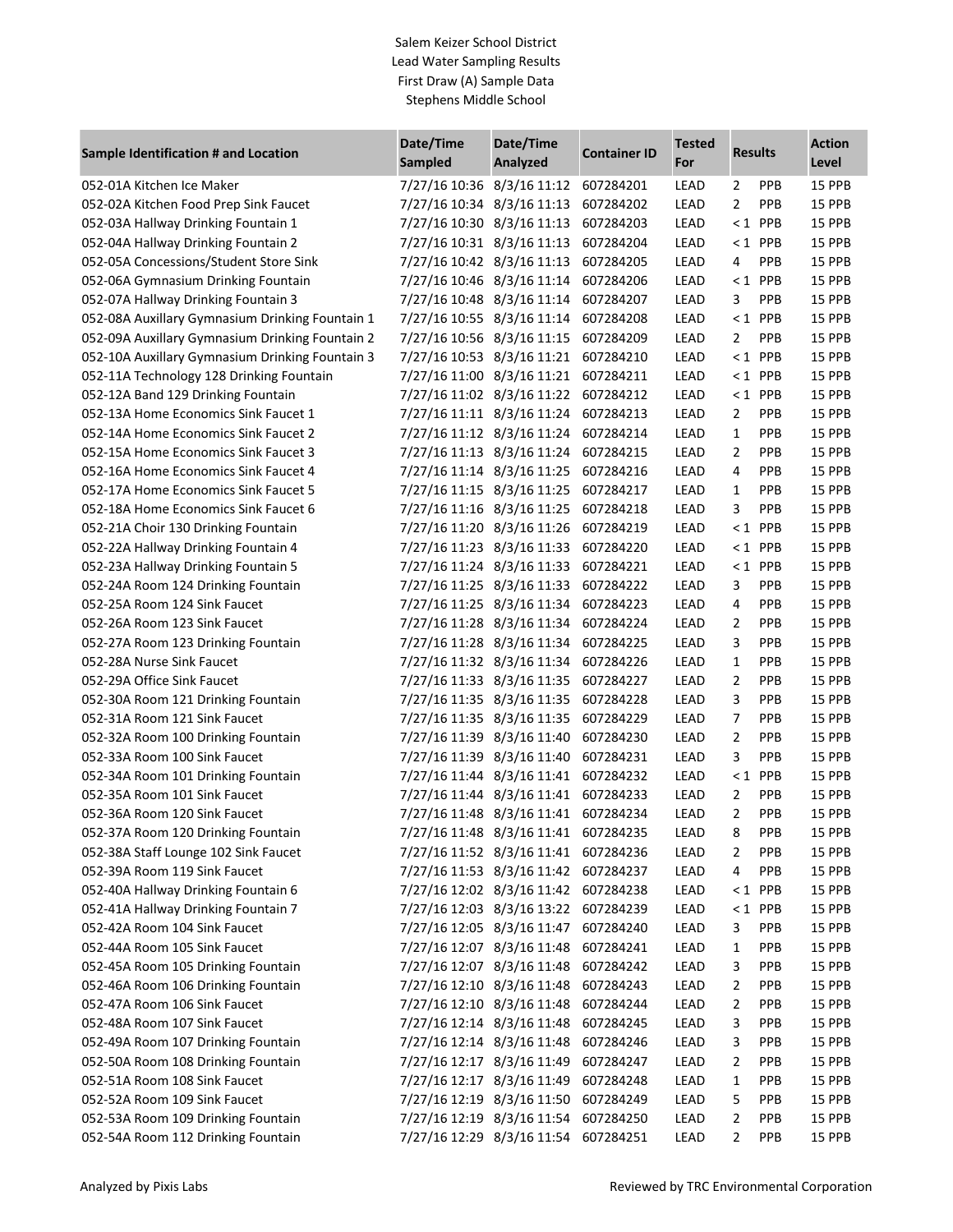## Salem Keizer School District Lead Water Sampling Results First Draw (A) Sample Data Stephens Middle School

| Sample Identification # and Location | Date/Time<br>Sampled       | Date/Time<br>Analyzed | <b>Container ID</b> | <b>Tested</b><br>For | <b>Results</b> |            | <b>Action</b><br>Level |
|--------------------------------------|----------------------------|-----------------------|---------------------|----------------------|----------------|------------|------------------------|
| 052-55A Room 112 Sink Faucet         | 7/27/16 12:29 8/3/16 11:54 |                       | 607284252           | LEAD                 | 2              | PPB        | 15 PPB                 |
| 052-56A Room 113 Sink Faucet         | 7/27/16 12:32 8/3/16 11:55 |                       | 607284253           | LEAD                 | 5              | PPB        | 15 PPB                 |
| 052-57A Room 113 Drinking Fountain   | 7/27/16 12:32 8/3/16 11:55 |                       | 607284254           | LEAD                 | 2              | PPB        | 15 PPB                 |
| 052-58A Room 114 Drinking Fountain   | 7/27/16 12:35 8/3/16 11:55 |                       | 607284255           | LEAD                 | 2              | PPB        | 15 PPB                 |
| 052-59A Room 114 Sink Faucet         | 7/27/16 12:35 8/3/16 11:55 |                       | 607284256           | LEAD                 | 5              | PPB        | 15 PPB                 |
| 052-60A Hallway Drinking Fountain 8  | 7/27/16 12:35 8/3/16 11:55 |                       | 607284257           | LEAD                 | $\leq 1$       | PPB        | 15 PPB                 |
| 052-61A Hallway Drinking Fountain 9  | 7/27/16 12:35 8/3/16 11:56 |                       | 607284258           | LEAD                 |                | $< 1$ PPB  | 15 PPB                 |
| 052-62A Room 115 Sink Faucet         | 7/27/16 12:22 8/3/16 11:56 |                       | 607284259           | LEAD                 | 4              | PPB        | 15 PPB                 |
| 052-63A Room 115 Drinking Fountain   | 7/27/16 12:22 8/3/16 12:03 |                       | 607284260           | LEAD                 | 2              | PPB        | 15 PPB                 |
| 052-64A Room 116 Sink Faucet         | 7/27/16 12:39 8/3/16 12:03 |                       | 607284261           | LEAD                 | 2              | PPB        | 15 PPB                 |
| 052-65A Room 116 Drinking Fountain   | 7/27/16 12:39 8/3/16 12:04 |                       | 607284262           | LEAD                 | 2              | PPB        | 15 PPB                 |
| 052-66A Room 117 Drinking Fountain   | 7/27/16 12:28 8/3/16 12:04 |                       | 607284263           | LEAD                 | 5              | PPB        | 15 PPB                 |
| 052-67A Room 117 Sink Faucet         | 7/27/16 12:27 8/3/16 12:04 |                       | 607284264           | LEAD                 | 4              | PPB        | 15 PPB                 |
| 052-68A Room 217 Drinking Fountain   | 7/27/16 10:30 8/3/16 12:04 |                       | 607284265           | LEAD                 | 4              | PPB        | 15 PPB                 |
| 052-69A Room 217 Sink Faucet         | 7/27/16 10:31 8/3/16 12:04 |                       | 607284266           | LEAD                 | 7              | PPB        | 15 PPB                 |
| 052-70A Room 216 Drinking Fountain   | 7/27/16 10:35 8/3/16 12:05 |                       | 607284267           | LEAD                 | 2              | PPB        | 15 PPB                 |
| 052-71A Room 216 Sink Faucet         | 7/27/16 10:36 8/3/16 12:05 |                       | 607284268           | LEAD                 | 2              | PPB        | 15 PPB                 |
| 052-72A Hallway Drinking Fountain 10 | 7/27/16 10:40 8/3/16 12:06 |                       | 607284269           | LEAD                 | $\leq 1$       | PPB        | 15 PPB                 |
| 052-73A Hallway Drinking Fountain 11 | 7/27/16 10:40 8/3/16 12:17 |                       | 607284270           | LEAD                 | $\leq 1$       | PPB        | 15 PPB                 |
| 052-74A Room 215 Sink Faucet         | 7/27/16 10:49 8/3/16 12:18 |                       | 607284271           | LEAD                 | 13             | PPB        | 15 PPB                 |
| 052-75A Room 215 Drinking Fountain   | 7/27/16 10:50 8/3/16 12:18 |                       | 607284272           | LEAD                 | 3              | PPB        | 15 PPB                 |
| 052-76A Room 214 Drinking Fountain   | 7/27/16 10:53 8/3/16 12:18 |                       | 607284273           | LEAD                 | 3              | PPB        | 15 PPB                 |
| 052-77A Room 214 Sink Faucet         | 7/27/16 10:54 8/3/16 12:18 |                       | 607284274           | LEAD                 | 5              | PPB        | 15 PPB                 |
| 052-78A Room 213 Sink Faucet         | 7/27/16 10:59 8/3/16 12:18 |                       | 607284275           | LEAD                 | 9              | PPB        | 15 PPB                 |
| 052-79A Room 213 Drinking Fountain   | 7/27/16 10:59 8/3/16 12:19 |                       | 607284276           | LEAD                 | 3              | PPB        | 15 PPB                 |
| 052-80A Room 212 Drinking Fountain   | 7/27/16 11:02 8/3/16 12:19 |                       | 607284277           | LEAD                 | 3              | PPB        | 15 PPB                 |
| 052-81A Room 212 Sink Faucet         | 7/27/16 11:03 8/3/16 12:19 |                       | 607284278           | LEAD                 | 3              | PPB        | 15 PPB                 |
| 052-82A Hallway Drinking Fountain 12 | 7/27/16 11:49 8/3/16 12:19 |                       | 607284279           | LEAD                 | $\leq 1$       | PPB        | 15 PPB                 |
| 052-83A Hallway Drinking Fountain 13 | 7/27/16 11:50 8/3/16 12:21 |                       | 607284280           | LEAD                 |                | $< 1$ PPB  | 15 PPB                 |
| 052-84A Room 204 Sink Faucet         | 7/27/16 11:36 8/3/16 12:22 |                       | 607284281           | LEAD                 | 6              | PPB        | 15 PPB                 |
| 052-85A Room 204 Drinking Fountain   | 7/27/16 11:36 8/3/16 12:22 |                       | 607284282           | LEAD                 | 5              | PPB        | 15 PPB                 |
| 052-86A Room 205 Sink Faucet         | 7/27/16 11:45 8/3/16 12:22 |                       | 607284283           | LEAD                 | 2              | PPB        | 15 PPB                 |
| 052-87A Room 205 Drinking Fountain   | 7/27/16 11:45 8/3/16 12:22 |                       | 607284284           | LEAD                 | 2              | PPB        | 15 PPB                 |
| 052-88A Room 206 Drinking Fountain   | 7/27/16 11:41 8/3/16 12:23 |                       | 607284285           | LEAD                 | 2              | PPB        | 15 PPB                 |
| 052-89A Room 206 Sink Faucet         | 7/27/16 11:42 8/3/16 12:23 |                       | 607284286           | <b>LEAD</b>          | 1              | <b>PPB</b> | 15 PPB                 |
| 052-90A Room 207 Sink Faucet         | 7/27/16 11:15 8/3/16 12:23 |                       | 607284287           | LEAD                 | 2              | <b>PPB</b> | 15 PPB                 |
| 052-91A Room 207 Drinking Fountain   | 7/27/16 11:16 8/3/16 12:23 |                       | 607284288           | LEAD                 | 2              | <b>PPB</b> | 15 PPB                 |
| 052-92A Room 208 Drinking Fountain   | 7/27/16 11:20 8/3/16 12:24 |                       | 607284289           | LEAD                 | 2              | <b>PPB</b> | 15 PPB                 |
| 052-93A Room 208 Sink Faucet         | 7/27/16 11:21 8/3/16 12:26 |                       | 607284290           | LEAD                 | 4              | <b>PPB</b> | 15 PPB                 |
| 052-94A Room 209 Sink Faucet         | 7/27/16 11:24 8/3/16 12:26 |                       | 607284291           | LEAD                 | 12             | <b>PPB</b> | 15 PPB                 |
| 052-95A Room 209 Drinking Fountain   | 7/27/16 11:24 8/3/16 12:26 |                       | 607284292           | LEAD                 | 2              | <b>PPB</b> | 15 PPB                 |

EPA Action Level for Lead in Schools is 20 PPB

SKPS Action Level for Lead is 15 PPB

**Highlighted samples are at or exceed the Salem-Keizer Public Schools (SKPS) Action Level**